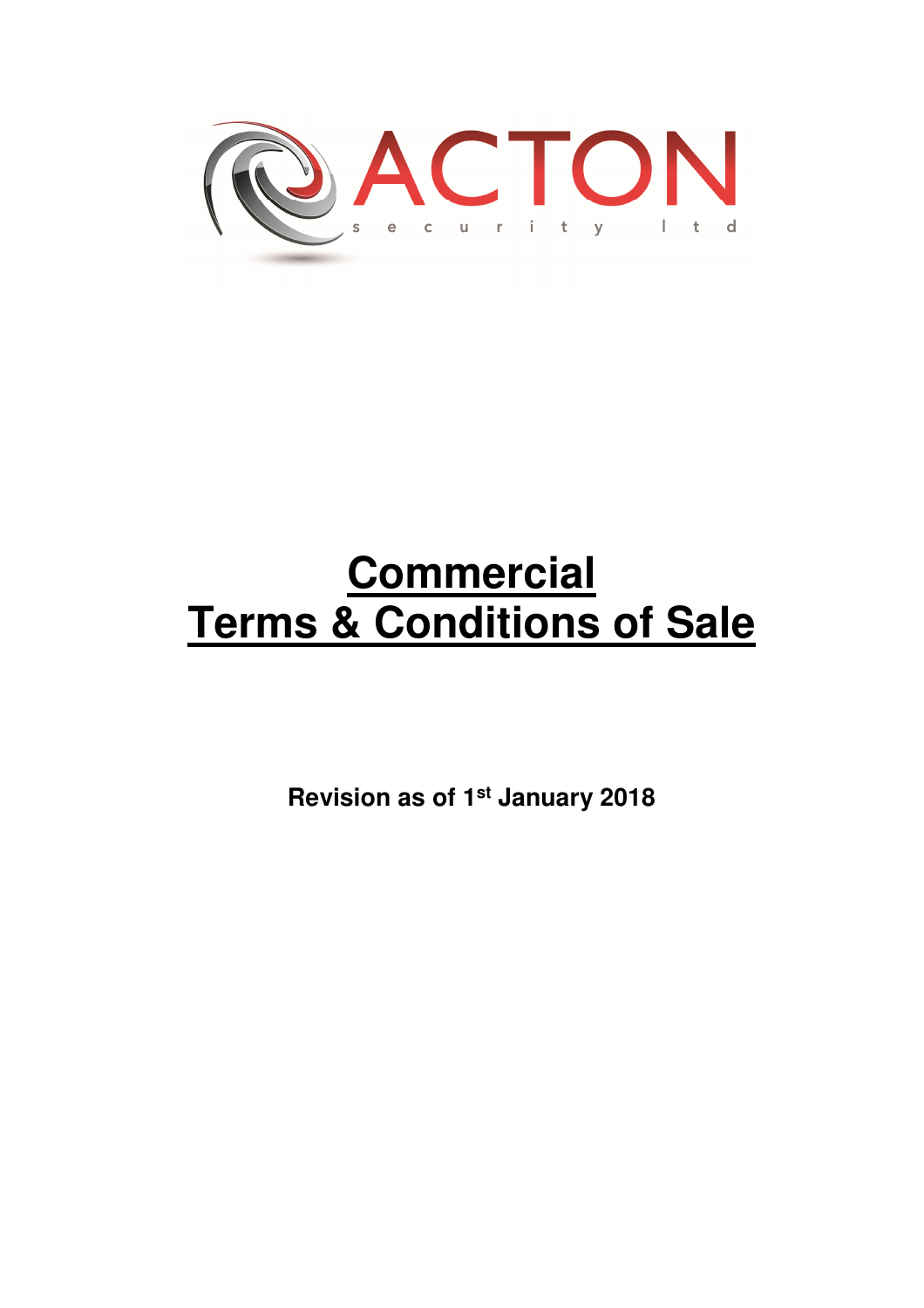

#### 1 DEFINITIONS

1.1. the "Agreement" means the quotation or estimate (and the specification referred to in it), your unconditional acceptance together with these Terms & Conditions.

1.2. the "Company" means ActOn Security Ltd (Company

Registration Number 6996886) whose main trading address is: 26 Chestnut Close, Brampton, Cambs, PE28 4TP. Registered office is at:

73 Downhall Ley, Buntingford, SG9 9JT

1.3. a "Consumer" means a consumer within the definition contained in Section 12 of the Unfair Contract Terms Act 1977.

1.4. the "Completion Date" in the case of an installation means the date when the original installation of the Fire, Security, CCTV, Access Control, Barrier or any other System has been practically completed by the Company signified by the Company Certificate which shall be conclusive evidence. No minor defect, rectification works or variation order shall have the effect of extending the date of practical completion. In the case of supply only means the date on which the equipment was delivered to the Subscriber.

1.5 the "Contract Period" means the period stated in the Agreement and annually thereafter.

1.6 "Normal Working Hours" means the hours of 8.00am to 5.00pm Monday to Friday (subject to alterations by the Company) except for Public and National holidays which are classed as outside of normal working hours.

1.7 the "Subscriber" means the purchaser of the Fire, Security, CCTV, Access Control, Barrier or any other System as specified in the Quotation or Estimate.

1.8 "System" means any piece or set of equipment, hardware, software, interconnections etc installed as Intruder Alarms, Fire Detection, CCTV, Access Control, Barriers and the like.

1.9 "Monitoring" means that The Company will arrange for the System to be remotely monitored. This includes contracts entered into with other service providers.

### 2 PRICES

All quotations are valid for a period of 30 days otherwise prices are subject to those prevailing on date of delivery. All quotations are based on Normal Working Hours. Prices quoted do not include the costs of civil works, electrical re-wiring, redecoration or any similar works unless specifically included in the Quotation or Estimate. All calls are chargeable unless subscribed to our "fully comprehensive" service plan. See "Schedule of Rates" for all call charges relating to fault and service visits and any quotation or specification for charges relating to your installation.

#### 3 ACCESS

3.1 It is assumed that access to a Subscriber's premises will be available to the Company's employees engaged on the installation and for the inspection and testing of the equipment or system at the times agreed between the Subscriber and the Company during Normal Working Hours.

3.2 If the Company's employees are prevented from completing all such work at the agreed time the Company reserves the right to make a charge for the additional costs involved in subsequent visits.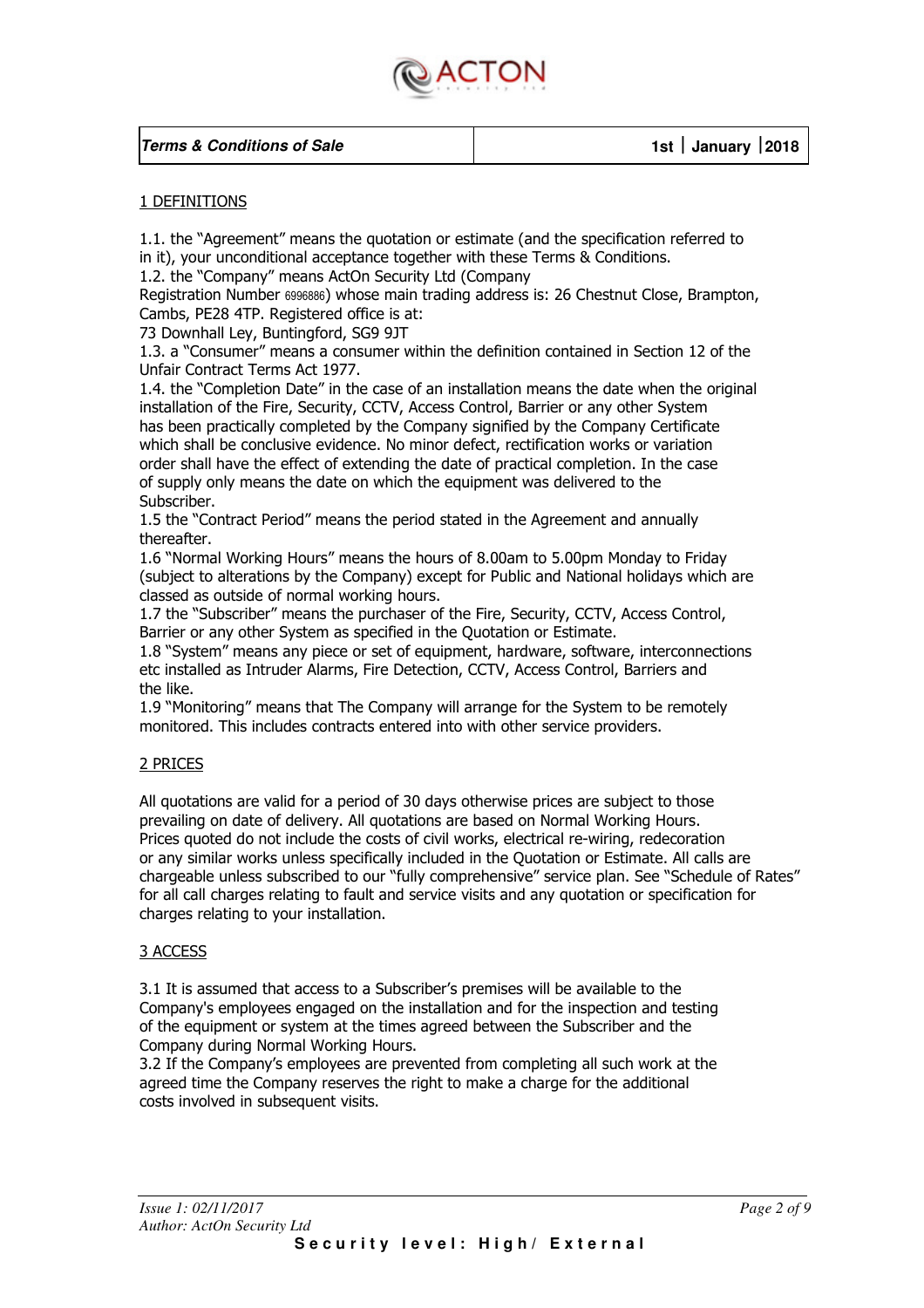

| <b>Terms &amp; Conditions of Sale</b> |  |
|---------------------------------------|--|
|---------------------------------------|--|

#### 4 NOTIFICATION OF FAULTS/24 HOUR EMERGENCY SERVICE

4.1 The Subscriber should notify the Company immediately of any fault occurring in the equipment or system and the Company will repair such fault as soon as possible after receiving notification.

4.2 If "Inspection/Report Only" cover applies, the cost of such repairs, replacement batteries and additional visits must be paid for as a separate item by the Subscriber.

#### 5 THIRD PARTY CHARGES

The Subscriber shall indemnify the Company against any charges raised by the Police, Fire or other appropriate authorities or any third party against the Company as a result of providing the service.

#### 6 ADDITIONAL WORK REQUIRED

6.1 Where the Quotation includes the cost of installation, this has been priced according to the standard procedure of the Company. The cost of any variation in such procedures or additional work required by the Subscriber shall be treated as an increase on the price quoted for which an additional Quotation will be given at the request of the Subscriber.

6.2 In the event of delays arising in the completion of an installation due to stoppages or delays on the part of a contractor or sub-contractor engaged by or on behalf of the Subscriber the Company reserves the right to make an additional charge for the additional time involved unless otherwise agreed in writing with the Subscriber. 6.3 The Company will as part of the installation work make good all holes and refit carpets. Stretching of carpets and re-decoration is not included.

#### 7 MAINTENANCE CONTRACTS

7.1. For a period of 12 months (unless otherwise agreed) from the date of this Agreement the Company will maintain your System(s) to manufacturer's specifications and industry standards. Additional charges will be made for work carried out in respect of damage due to fire, storm, tempest, lighting, dampness, radioactivity from any nuclear fuel waste with radioactive, toxic, explosive, or other hazardous properties, accident, misuse, theft, malicious damage or neglect of the System installed or structural alteration to the Subscriber's premises. 7.2 After the anniversary date of the Agreement continuously and only to be terminated by either party three months after written notice is served unless either party is in material breach of this agreement.

7.2.1 "Inspection/Report Only/Part Maintenance" cover will include the specified number of visits per year depending on the type of System installed. This cover will not extend to include the cost of any repairs or recommendations made by the report. Any additional work or variations required by the Subscriber shall be subject to a charge. 7.2.2 'Comprehensive Cover' will include the specified number of visits per year. This cover will extend to include full inspection and where necessary the repair or replacement of items to an equivalent standard free of charge. Excluding any issue relating to 7.1 above 7.3 The Company will provide:

7.3.1 A telephone service via our control room. For 24 hours per day every day of the year 7.3.2 Engineers retained and on call for emergency service only.

7.4 The parts listed below are specifically excluded and shall be paid for by the subscriber: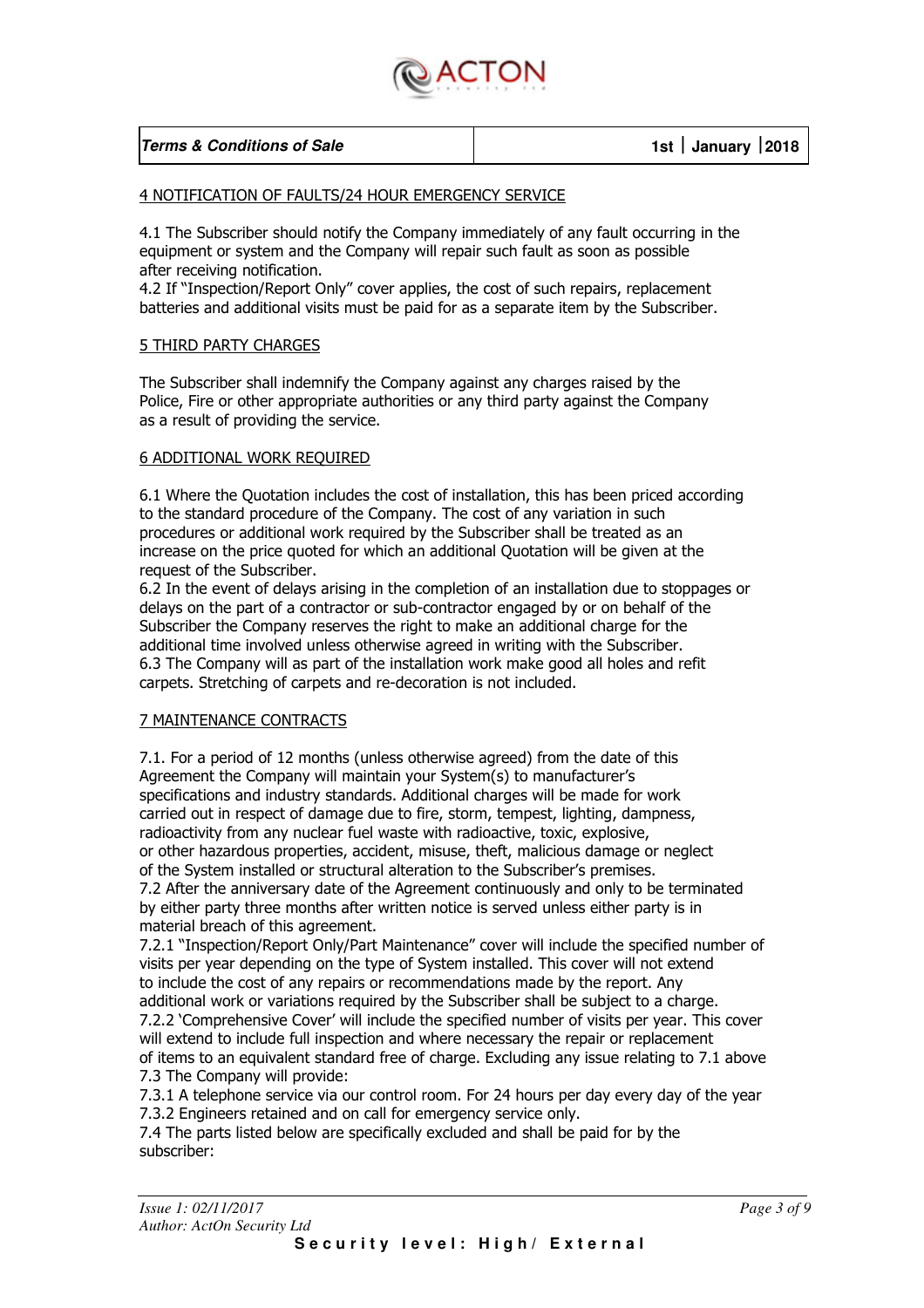

| <b>Terms &amp; Conditions of Sale</b> | 1st January 2018 |
|---------------------------------------|------------------|
|                                       |                  |

7.4.1. Server Equipment provided by others, Equipment with return to base warranty, Bespoke Equipment that does not carry a warranty as outlined in your quotation/specification.

#### 8 MONITORING

8.1 The Company will undertake to use reasonable endeavours to monitor the System continually.

8.2 The Company reserves the right to sub-contract the monitoring of intruder and fire detection systems to specialist Alarm Receiving Centres (ARC) who conform to BS8418 Category II Standards. In such cases the Company will forward all relevant information about your installation to such sub-contractors in order for them to effectively monitor the System.

8.3 In the case of monitored CCTV systems, the Company reserves the right to subcontract these services to either an ARC (linked to the above 8.2) or alternatively a partnering arrangement with an award winning municipal monitoring station. In either case the

Company will keep the client informed of who the sub-contract monitoring organisation is.

8.3 The Company shall use all reasonable endeavours to inspect, approve and manage the services of such specialist organisations. However, the Company shall not be liable for any error or failure on the part of such specialist sub-contractors unless that error or failure is attributable to the Company.

#### 9 ALTERATIONS

It is a condition of this Agreement that the Subscriber shall not alter or move from its original position any part of the equipment that is physically attached to the Subscriber's premises or any part thereof, nor allow the same to be altered or moved by any other party than the Company.

#### 10 OPERATION

It is a condition of this Agreement that the Subscriber shall at all times operate the equipment with proper care and in accordance with instructions given by the Company or contained in the equipment manuals. In the case of any doubt in the way the equipment should be operated then the Company will provide telephone support during Normal Hours. This service is for simple operational questions and basic fault finding. An engineer will be required at your premises for more complex tasks where a remote connection to your system is not possible. Site attendance is chargeable outside of our "fully comprehensive" service package.

#### 11 PAYMENT

11.1 Unless otherwise stated all payments are due immediately at the invoice date. 11.2 Where credit approval has been given and terms agreed then all invoices are due for payment within 30 days of the invoice date unless otherwise agreed in writing by the Company.

11.3 All invoices will be dated as the date of delivery or the Practical Completion Date whichever is applicable or as soon thereafter as practicably possible.

11.4 Where the Agreement is made with a Contractor to another party then payment shall not under any circumstances be contingent upon that Contractor being paid by the Contractor's client/customer and the above must be strictly adhered to.

11.5 Where the Company has given written consent to a Contractor to withhold contractual retentions then those retentions are due immediately upon the due date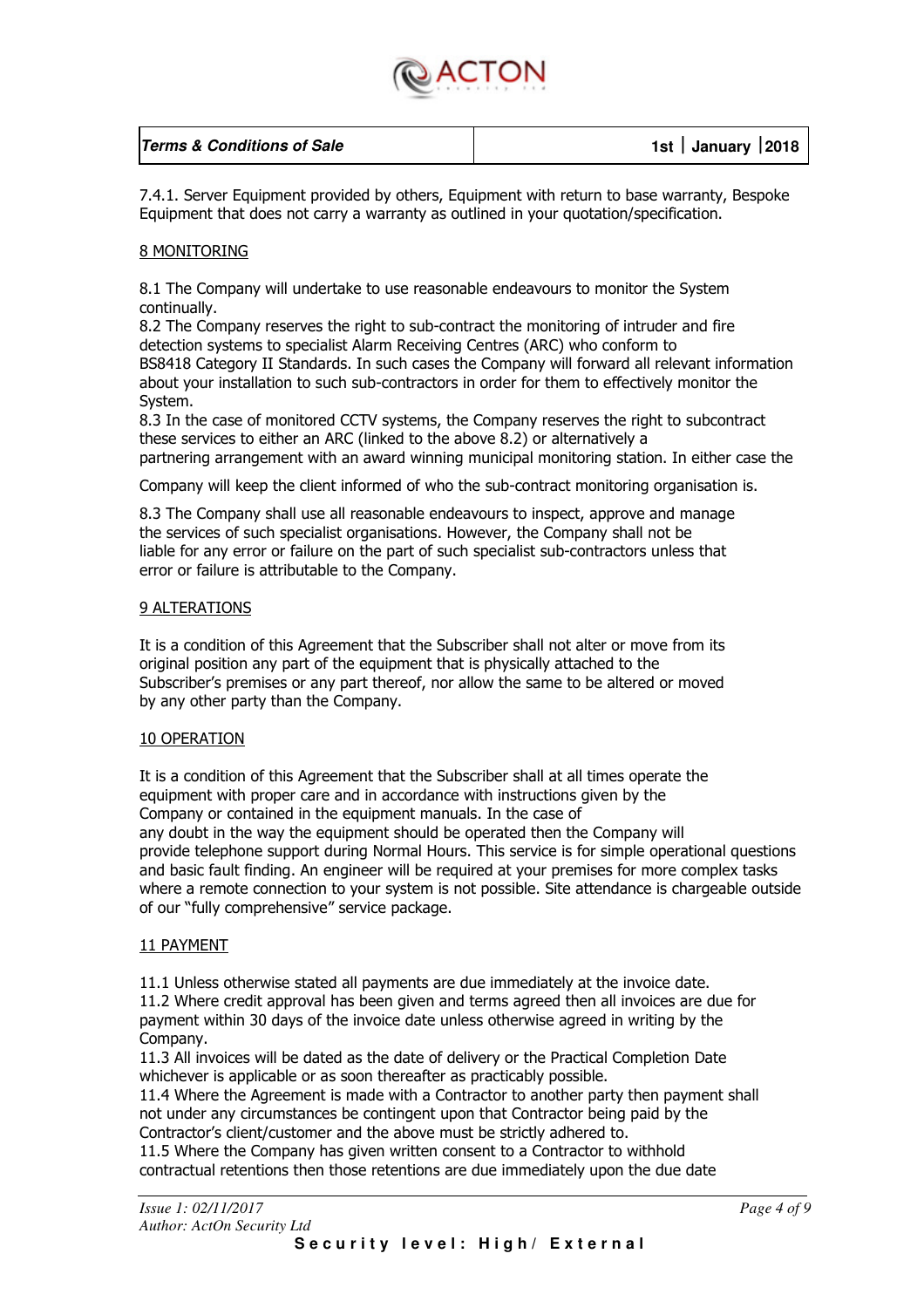

| <b>Terms &amp; Conditions of Sale</b> | 1st   January 2018 |
|---------------------------------------|--------------------|
|                                       |                    |

regardless of the payment situation of the Contractor's customer/client. Retentions may only be withheld provided that the Company has received written notice of a valid complaint at least 30 days before the due date of that retention. This must be agreed in writing by a director of the business else it shall not be upheld 11.6 If any payments remain outstanding on the dates provided for in 11.1 to 11.4 above then all monies outstanding from that Subscriber/Contractor become immediately payable whether due or not. 11.7 If any payment or part thereof shall be overdue, then interest will be payable

thereon at the rate of 4% per annum above Bank of England Base Rate at that date 11.8 The Company shall not be bound to perform any of its obligations hereunder and may forthwith by notice in writing to the Subscriber terminate this Agreement without prejudice its rights to recover any sum due under the Agreement. 11.9 Any formal letters drafted will be chargeable as will any legal fees incurred 11.10 The Company reserves the right to remove equipment installed until satisfactory payment terms are agreed. Additional charges will be incurred to reinstate equipment or services provided.

#### 12 CHARGES

Where maintenance is applicable those charges or any other recurring charges under the Agreement are based on the costs prevailing at the date of the Agreement. At any time after the expiry of six months from the Completion Date the Company may increase its charges and will give notice to the Subscriber of any such increase. Such notice to be given in accordance with clause 22 of these Terms and Conditions.

#### 13 DELIVERY AND INSTALLATION

13.1 The Company will endeavour to effect delivery and where applicable complete installation as soon after receipt of an order as is possible but cannot accept responsibility or liability whatsoever for any claim arising in connection with any delay in delivery or installation howsoever such delay arises.

13.2 Time shall not be of the essence under this Agreement for delivery or installation unless specifically agreed in writing by a director of the Company.

13.3 Where there is a delay in the provision or connection of a telecommunications network or incidental equipment and the installation cannot be completed for reasons beyond the Company's control, payment of 90% of the sale/installation charge shall become due and payable.

13.4 All installation works under taken along with Extra Works are subject to a deposit of 50% of the total works value including the VAT. An installation date will not be guaranteed until such payments are made and cleared funds are received.

#### 14 GUARANTEE

14.1 During the period of 12 months following the date of delivery or where applicable the Completion Date the Company undertakes to repair or replace free of charge any faulty or defective equipment fitted by the Company but only in so far as such fault arises from faulty materials or workmanship. Outside of genuine faults these works and parts will be chargeable. In the case of electronic parts, it is the responsibility of the subscriber to ensure that any mains power supply is suppressed and or UPS. Failure to comply will result in faulty parts being chargeable.

14.2 Except where the Subscriber is a Consumer no other guarantee, condition or warranty shall be incorporated or implied herein unless specifically agreed in writing by the Company.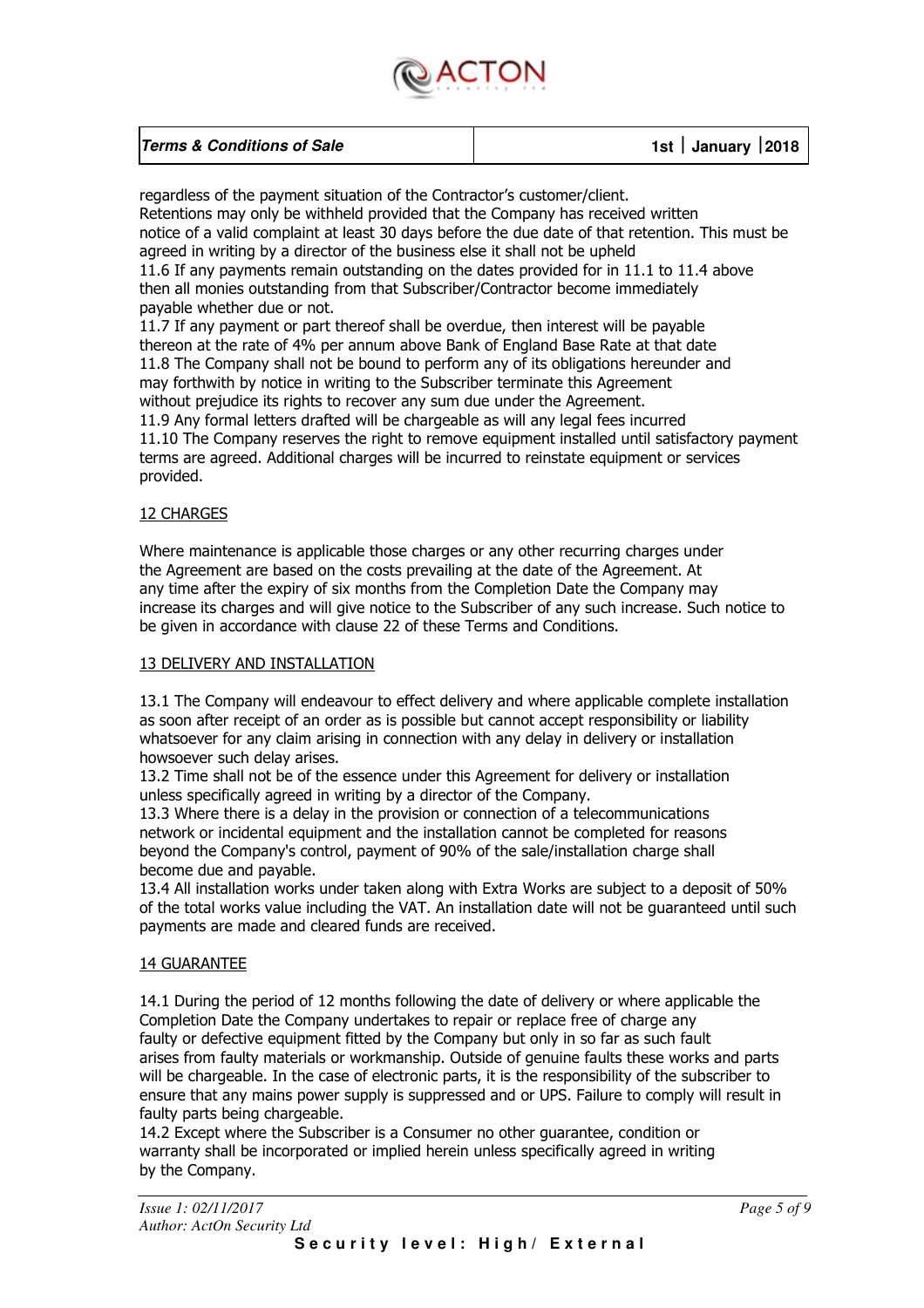

| <b>Terms &amp; Conditions of Sale</b> | 1st   January $ 2018 $ |
|---------------------------------------|------------------------|
|                                       |                        |

14.3 Specifically, but without prejudice to the generality of the foregoing, after the end of the 12 month period mentioned in sub-clause 13.1 where the equipment purchased is normally the subject of a maintenance contract and the Subscriber does not have a current maintenance contract for whatsoever reason then the Company cannot be liable for any claim whatsoever arising from failure of the equipment in any way. 14.4 Where applicable the installation will be deemed to be completed when the Company's engineer commissions any System for on-line use and issues a completion certificate. The Subscriber may not assume that the System is fully operative and protective until receipt of the Completion Certificate.

14.5 The Company will not be liable for any loss or damage arising as a result of variations in the specification or technical data. Any complaint that the equipment delivered or installed does not comply with the estimate must be made in writing to the Company within 3 months from receipt of equipment or the issue of the Completion Certificate where applicable, otherwise no claim will subsist and the equipment will be deemed to be in all respects in compliance with the Agreement. The Company assumes no responsibility for any change in specifications requested by the Subscriber unless such a change is confirmed in writing by the Company. Any price variation resulting from such change will become effective immediately upon acceptance of such change.

14.6 The Company reserves the right to make changes in the design of equipment or add to or improve equipment without incurring any obligation to make such changes, additions or improvements in equipment for which it was already contracted. 14.7 Where the Subscriber is a Consumer nothing in this Agreement shall alter or in any way affect the statutory rights of the Consumer.

#### 15 CANCELLATION

Once the estimate has been accepted by the Subscriber the Order can only be cancelled by agreement with the Company in writing, upon which event a cancellation charge shall be applicable. This charge is to cover any restocking fees from suppliers, admin charges for works already undertaken by the company any other charges deemed applicable at time of cancellation.

#### 16 LIMITS OF LIABILITY

The following provisions set out the entire liability of the Company, its servants or agents, to the Subscriber in respect of any breach of any of its contractual obligations under this Agreement and any representation, statement, tortious act or omission including negligence arising from or in connection with this Agreement. Any such act or omission shall for the purpose of this clause be known as 'an Event of Default'.

16.1. The Company's liability to the Subscriber shall not be limited for:

16.1.1 Death or personal injury resulting from its own, or that of its employees, servants or agents, negligence; or

16.1.2 Any breach on the part of the Company of any condition or warranty as to title implied by Sales of Goods Act 1979 or the Supply of Good & Services Act 1982. 16.2. Subject to the provisions of sub-clause 15.1 above the Company's entire liability in respect of any Event of Default shall be limited to £250,000.00

16.3. Subject to sub-clause 15.1 above the Company shall not be liable to the Subscriber in respect of any Event of Default for the loss of profits, goodwill or any type of special, indirect or consequential loss even if such loss was foreseeable by the Company and/or the Company had been advised of the possibility of the Subscriber incurring the same.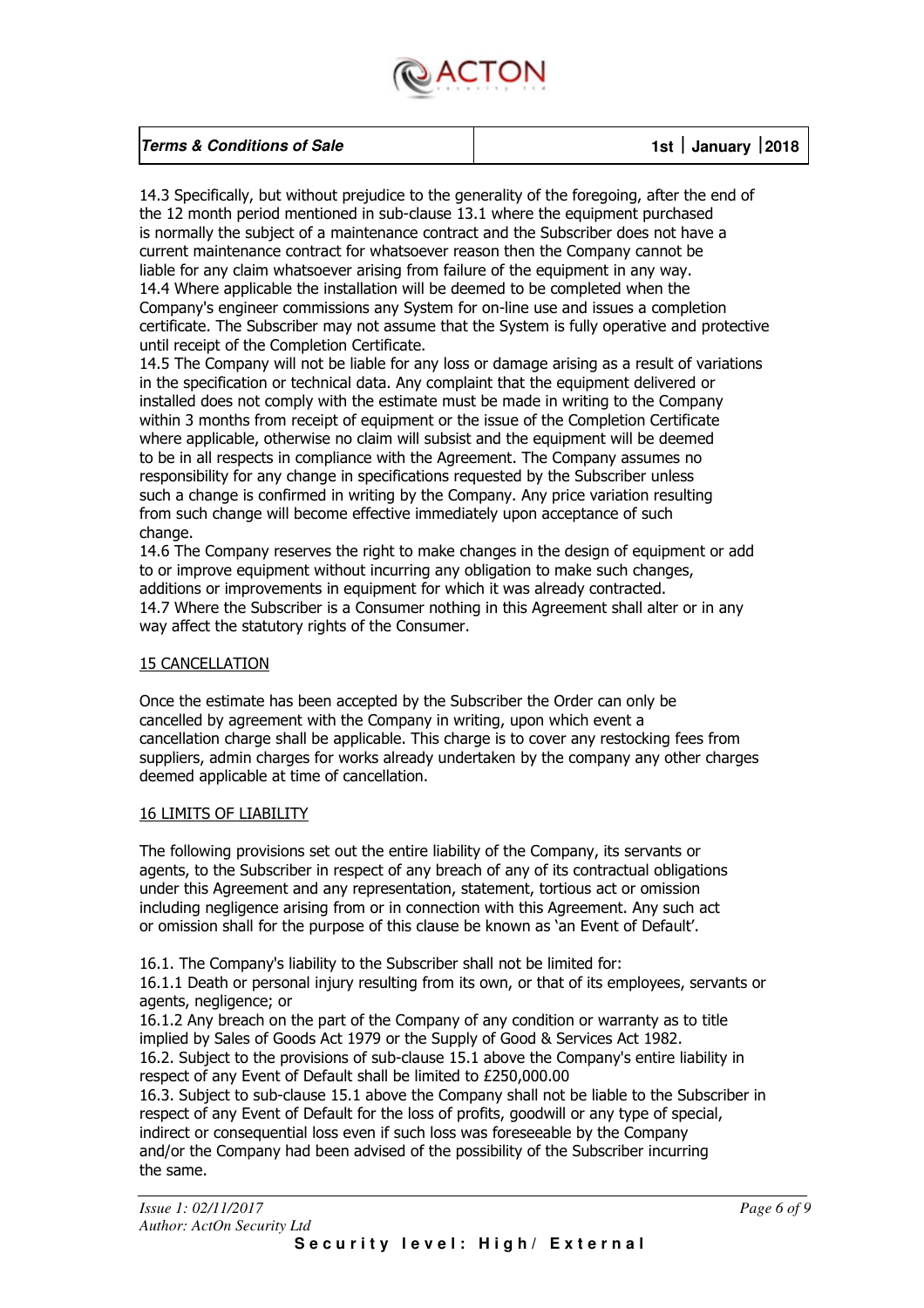

| <b>Terms &amp; Conditions of Sale</b> | 1st January 2018 |
|---------------------------------------|------------------|
|                                       |                  |

16.4. Nothing in this clause shall confer any right of remedy upon the Subscriber to which it would not otherwise be legally entitled.

#### 17 CONSENTS

Where applicable the Subscriber shall be responsible for obtaining and paying for all consents that may be necessary to install the equipment to the requirement of the Subscriber and the satisfaction of the Company. This includes Highways Permits, Permits to Work etc., unless otherwise agrred in writing by the company.

#### 18 ELECTRICAL SUPPLY

When requested by the Company the Subscriber shall supply and fit at his own expense a suitable mains point which complies with BS 7671,  $17<sub>th</sub>$  Edition. If the Subscriber requests the Company to provide the service an additional charge will be made.

#### 19 RIGHT OF ASSIGNMENT

The Company shall be entitled to assign or sub-contract all or any of its rights or duties under this Agreement. The Subscriber shall not assign or sub-contract any of its rights or duties under this Agreement without the prior written consent of the Company (such consent not to be unreasonably withheld).

#### 20 RETENTION OF TITLE

20.1 The System shall be at the Subscriber's risk once installation in the Subscriber's premises have commenced.

20.2 Notwithstanding installation of the System the title to the System shall not pass from the Company until:

20.2.1 the Subscriber has paid all sums due to the Company under this Agreement in full;

20.2.2 no other sums whatever shall be due from the Subscriber to the Company.

20.3 Until property in the System passes to the Subscriber in accordance with clause 19

20.3.1 the Subscriber shall hold the System as Bailee for the Company;

20.3.2 the Company shall have absolute authority to repossess, sell or otherwise deal with or dispose of all or any part of the System in which property remains with the Company;

#### 21 FORCE MAJEURE

21.1 Neither party shall be liable for delay in performing or failure to perform them obligations under this Agreement if the delay or failure results from events or circumstances outside its reasonable control, as in particular (but without prejudice to the generality of the foregoing) by industrial action at its own works, war, insurrection, riot, government action, natural disaster, fire, flood explosion, earthquake or any other unforeseeable circumstances.

21.2 Such delay or failure shall not constitute a breach of this Agreement and the time for performance shall be extended by a period equivalent to that during which performance is so prevented provided that if such delay or failure persists for more than 6 months.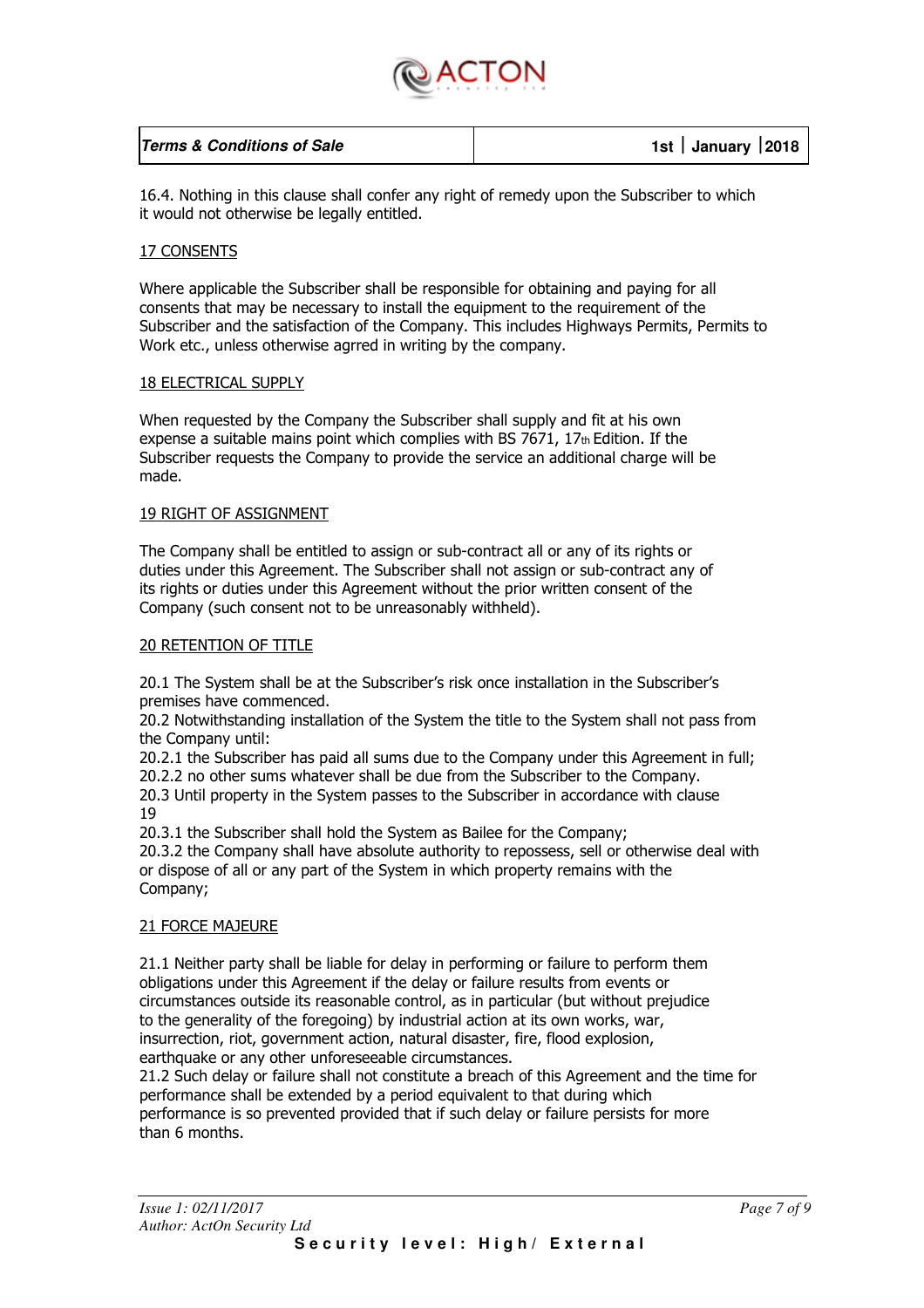

#### **Terms & Conditions of Sale 1st January 2018**

#### 22 NOTICES

22.1 Any notice given under this Agreement shall be in writing and may be served:

22.1.1 personally;

22.1.2 by registered or recorded delivery mail;

22.1.3 by fax confirmed by post; or

22.1.4 by electronic mail

22.2 The Company's address for service is 26 Chestnut Close, Brampton, Cambs, PE28 4TP.

22.3 A notice shall be deemed to have been served:

22.3.1 if it was served in person, at the time of service;

22.3.2 if it was served by post, 48 hours after it was posted; and

22.3.3 if it was served by fax, at the time of transmission.

#### 23 WAIVER

The failure by either party to enforce at any time or for any period any one or more of the terms and conditions of this Agreement shall not be a waiver of them or of the right at any time subsequently to enforce all terms and conditions of this Agreement.

#### 24 VARIATION

24.1 No terms, additions or variations other than those embodied in this Agreement shall be binding upon the Company unless accepted by the Company in writing. Any terms or conditions contained in a Subscriber's order shall only be binding upon the Company in so far as they are not inconsistent with these conditions.

24.2 Except where the Subscriber is a Consumer no representations other than those embodied in this Agreement shall be binding upon the Company unless accepted by the Company in writing.

24.3 No provision of this Agreement shall operate so as to exclude any liability of one of the parties in respect of a fraudulent misrepresentation made by that party to the other or to restrict or exclude any remedy which the other party may have in respect of such misrepresentation.

#### 25 Agreement

Upon receipt of this document you are agreeing to the information contained herein. You shall be bound by its terms unless agreed by a director of the business. Should you for any reason not wish to be bound by the information contained herein then the subscriber should respond in writing prior to sending any purchase orders to The Company. By sending written acceptance of quotations and or specifications you are accepting of these Terms and this will only be retracted or amended by written consent from a director of The Company.

#### 25 LAW

This Agreement shall be governed by the law of England and Wales.